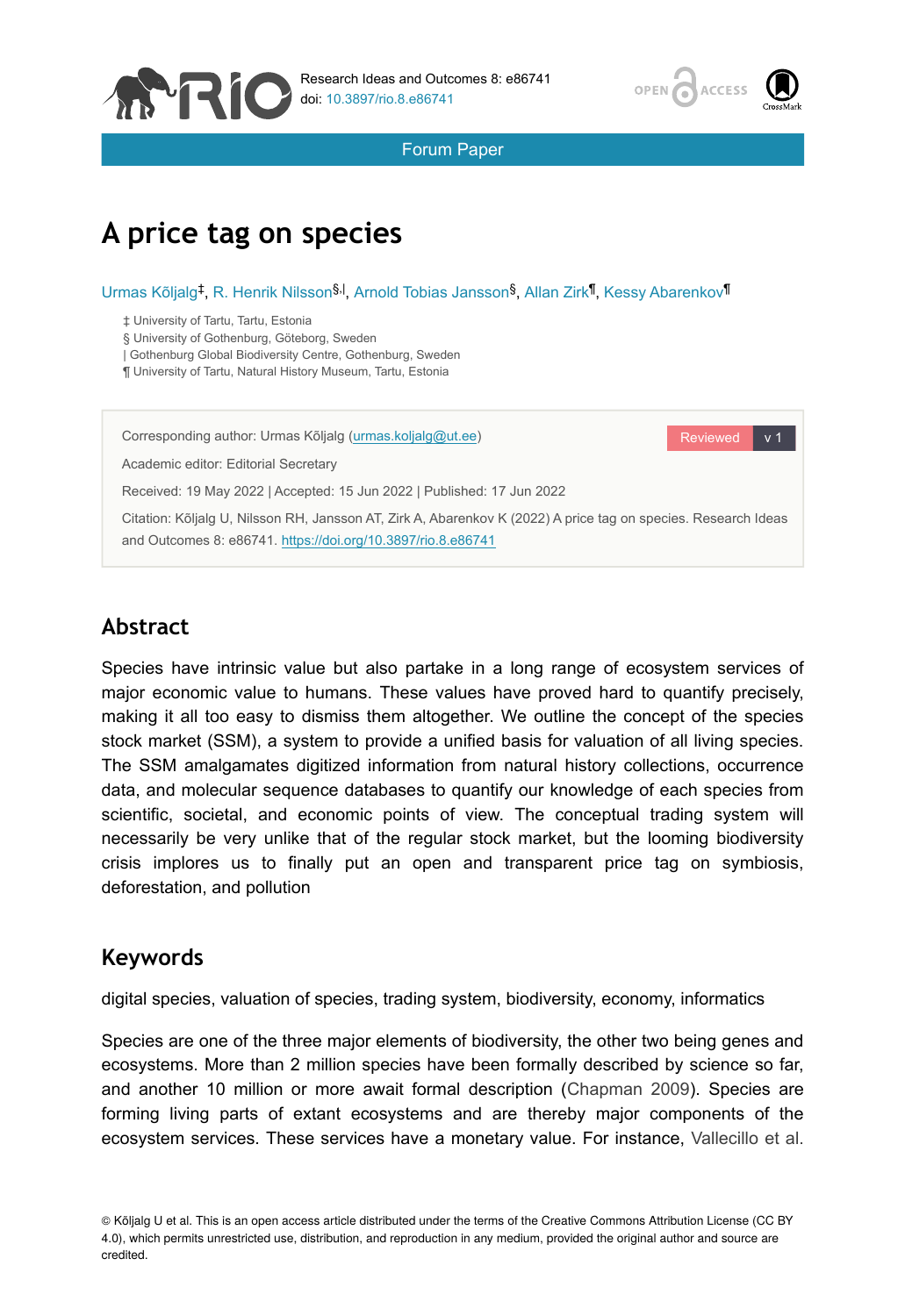$(2019)$  estimated that the ecosystem services in Europe are worth  $\epsilon$ 124 billion per year. [de](#page-5-1) [Groot et al. \(2020\)](#page-5-1) calculated the values of ecosystem services and estimated that the highest mean values per unit area are maintenance of genetic diversity (6,629 Int\$/ha/ year), waste treatment (6,552 Int\$/ha/year) and recreation and tourism (4,248 Int\$/ha/ year). Species form a part of the Natural Capital which interacts with Human Capital and Produced Capital ([Dasgupta 2021](#page-5-2)). According to [Dasgupta \(2021\),](#page-5-2) "... many kinds of natural capital simply do not have markets. They are free to the user. So special methods have to be devised for estimating accounting prices". Species are certainly one kind of natural capital which are mostly free to use. There is clearly no standardized, generic tool to calculate the value of species across all extant taxa. This opinion paper will explore the conceptual idea of the **species stock market** (SSM), an imaginary yet impending device that will provide a unified basis to quantify the value of described as well as undescribed species.

Species are composed of physical entities called individuals. Examples of such individuals are living animals, plants, fungi and bacteria in natural habitats – but also their tissue samples in biological collections and DNA in biobanks. In addition, a single organism may have several individuals, e.g., a preserved specimen in a collection and its frozen tissue or purified DNA in a biobank. Extinct species may similarly be represented by distinct individuals through, e.g., fossil specimens or other preserved parts, although DNA data will be less common. All these individuals may be represented by one or more digital records in different databases. We could therefore argue that there are digital species (DS) composed of datasets of records on individuals [\(Lannom et al. 2020](#page-6-1)). These data records are increasingly being made freely available online as an open data. Well-known examples of such free resources of digital records of individuals are the International Nucleotide Sequence Database Collaboration (INSDC; [Arita et al. 2021](#page-5-3)) and the Global Biodiversity Information Facility (GBIF; https://www.gbif.org/). The proposed species stock market will rely on open data records of biological individuals and metadata connected with these records. It is reasonable to divide the formation of SSM into three phases:

- 1. the formation of **digital species**;
- 2. the **valuation of species**; and
- 3. the **trading system for the species**.

**Digital species** can be created by clustering data records of individuals. Currently the most straightforward way to accomplish this is to use publicly available DNA sequences in the public sequence databases such as the INSDC. After all, DNA sequences readily lend themselves to analyses covering all extant taxa, and there is furthermore a large selection of computational tools available for the purpose ([Hyde et al. 2013\)](#page-5-4). Public DNA sequences range from those derived from individuals identified to species-level and lodged in natural history collections to more or less unidentified sequences derived from environmental samples such as soil, water, and air. DNA sequences identified to species level will serve as a links between digital species and the tree of life or classification. Individuals in collections typically come with ample metadata on, e.g., habitat, interactions between hosts and parasites, and functional traits. Therefore, the data records are the most valuable part of the digital species, and physical individuals can be restudied for additional, often critical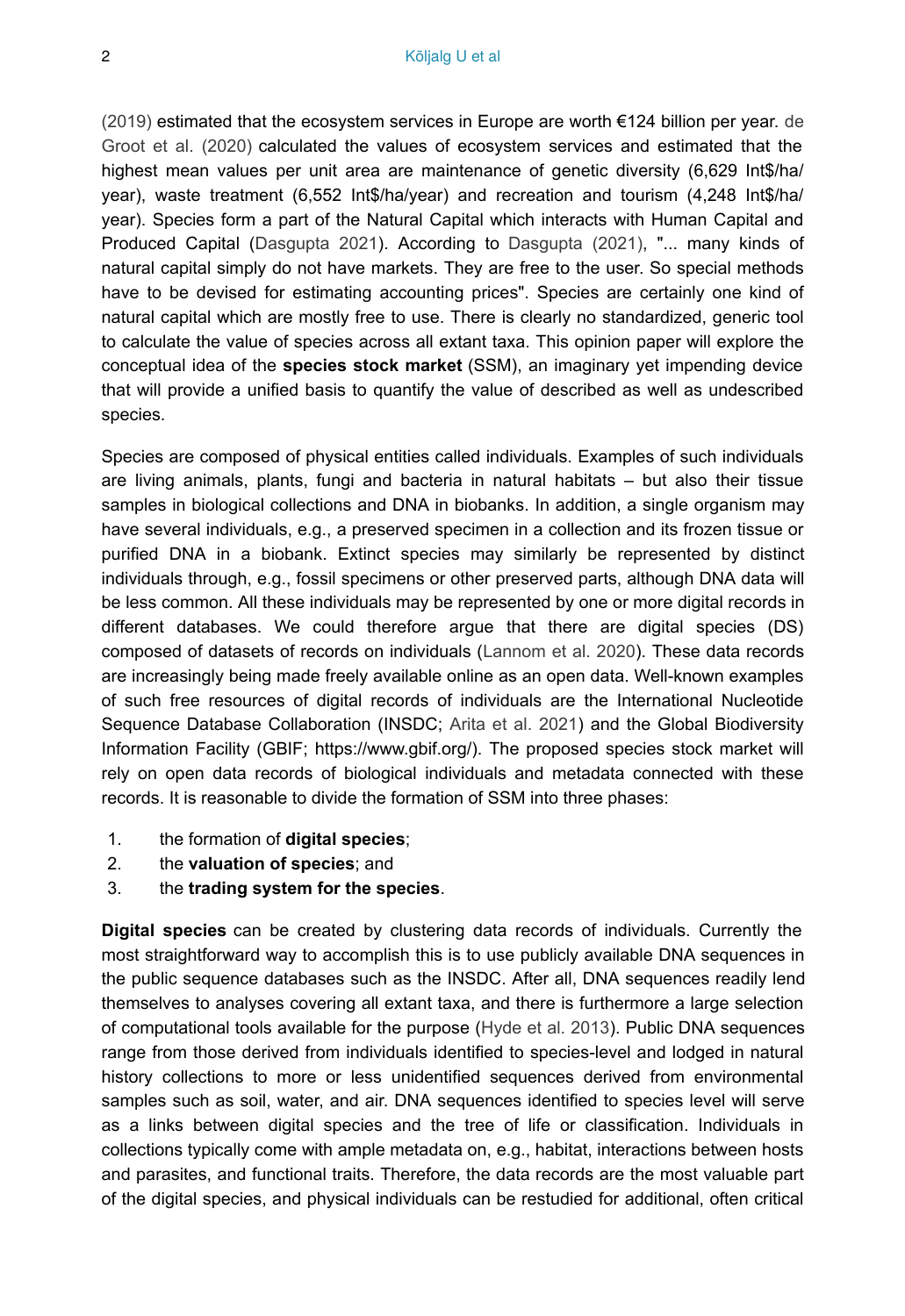information. DNA sequences from environmental samples tend to comprise both described and undescribed species since high-throughput sequencing (HTS) such as metabarcoding of samples are normally used to retrieve sequences of all individuals in any sample [\(Tedersoo et al. 2022\)](#page-6-2). For some taxa, most or all known occurrences are in the form of DNA sequences from ecosystem studies where samples are analysed with HTS methods. Digital species might be managed further by incorporating data records of non-sequenced individuals, notably observations, older material in collections, and data from publications.

For stable communication of digital species, persistent identifiers (PID) are needed in parallel with traditional species names ([Hibbett 2016,](#page-5-5) [Kõljalg et al. 2016](#page-5-6)). The reason is that only formally described species have a scientific name; in addition, competing names are available for some species. Despite the shortcomings of biological nomenclature, it is still necessary to use scientific names in that they represent the major way in which species can be connected to the tree of life ([Hobern et al. 2021](#page-5-7)). This tree serves to bridge biodiversity information over all data types, making it indispensable in species valuation analyses. Another important feature of digital species is their authorship. We posit that there are two principal types of authors. The first one comprises the persons who created the data records, and the second one comprises the institutions storing the physical and digital objects of biodiversity in their open archives. Such institutions include museums and botanical gardens, DNA sequence databases, and data portals. Future evaluation and funding of institutions may partly factor into this authorship. An example of a digital species as outlined in the above is visualized in Fig. [1.](#page-3-0) The compilation of datasets of this kind is explored in [Kõljalg et al. \(2020\).](#page-6-3)

The **valuation of species** can be based on non-anthropogenic as well as anthropogenic values. It is clearly problematic to quantify the non-anthropogenic value of species over all taxa in one and the same way. If we start to quantify the value of nature, it becomes anthropogenic immediately. Therefore, it seems reasonable to initially set one and the same, identical base value to all species, ranging from *Homo sapiens* Linnaeus to parasites and pests. The anthropogenic value of species is based on diverse traits, including ecosystem services, which ideally can be quantified precisely. The main requirement, however, is that such traits can be digitized according to accepted data standards and connected to the data records of the digital species. This will allow automated book-keeping of the digital species, automation being the only feasible approach as the numbers of species runs into the tens of millions or more. One such trait would be the citation rate of the species name (or PID of the digital species) in publications. This requires that publishers, data portals, and species identification pipelines use the same or linked species PID systems. The number of high-quality data records per digital species is another useful trait in the valuation process. To avoid inflation of data records, some kind of weighting or filtering approach may be needed. Millions of DNA sequences of some single species or tens of thousands of observations of popular bird species are examples of where down-weighting may be called for. Protected, threatened, and keystone species should receive higher a value, but a valuation standard of such species is needed. Funded research that produces data records of the digital species is another useful measure. Species whose underlying research is better funded should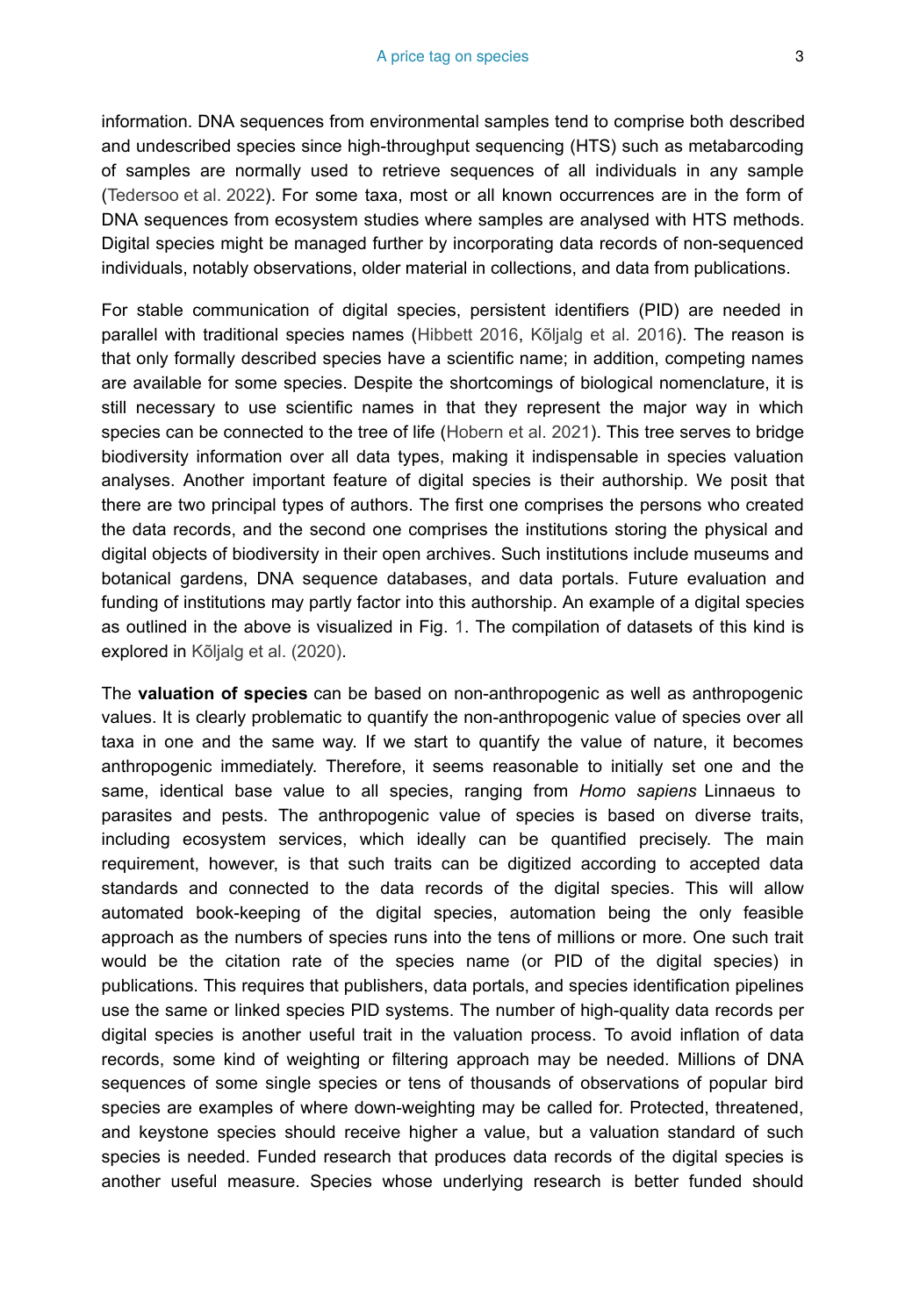potentially be assigned a higher value. As a consequence, parasites and disease agents may become the species with the highest values. The funding parameter can also be used in the opposite direction, namely to find species of high value but that are not covered by well-funded research efforts.

<span id="page-3-0"></span>

#### Figure 1. doi

A mycological example of a Digital Species (DS). It is based on so-called Species Hypotheses (SHs) published by the UNITE Community ([https://unite.ut.ee](https://unite.ut.ee/)). The SH paradigm offers stable identification and communication of described and undescribed species. They include several essential elements of the DS as follows: (A) Digital Object Identifier (DOI) is a collective identifier for all individuals included in this taxon; (B) Taxon name connects the SH with (C) classification (i.e., the tree of life); (D) individuals of the SH often accompanied by rich ecological data like – in this case – the interactions of the fungal SH with plant species;  $(E)$ individuals may include multimedia to visualise different features and traits of the DS; (F) DOI metadata feature information on who (and when) published the current SH and provides downloading options for the dataset; (G) the largest data panel includes all individuals and their associated data in browsable mode; and (H) single individual with Sequence ID as a link to the GenBank nucleotide archive. The interacting taxon is an orchid species - *Corallorhiza striata* - found in United States. The row ends with DNA sequence data which can be browsed to the right.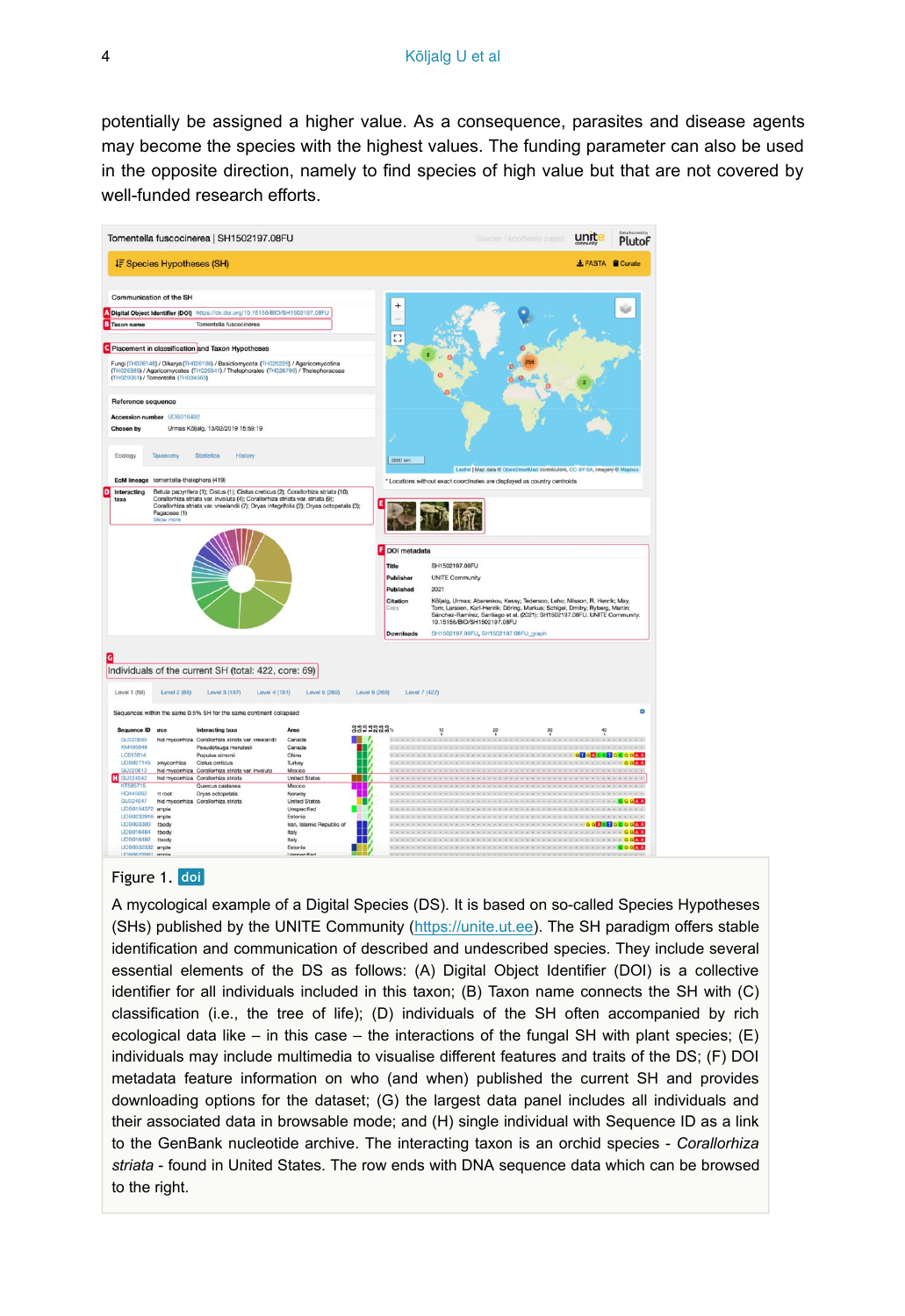The value of the species and datasets of the digital species become the foundation of the species stock market. The **trading system** we envision is conceptually very different from the normal stock market. Just like the regular stock market, though, the species stock market seeks to provide an instantaneously updated estimate of the value of each and every item in its holdings. However, unlike the regular stock market, the species stock market does not seek to transfer ownership rights of species among shareholders. Instead, the concepts of buying and selling will have to assume new forms. The act of turning a natural meadow into an industrial site – thus effectively terminating a specified or estimated number of individuals of a set of species – could be compared to selling on the species stock market. The species stock market would be able to put a price tag on this transaction. The price could be thought of as an invoice that the seller needs to settle in some way that benefits global biodiversity, such as through a donation to a pre-approved, biodiversity- or climate change-oriented welfare organization. Conversely, taking some action that benefits biodiversity as estimated through individuals of species would be akin to buying on the species stock market. Buying, too, has a price tag on it, but the price should probably be thought of in goodwill terms. The species stock market would thus make it possible to valuate actions such as reforestation of an industrial site or restoration of a polluted habitat. The species stock market we envision will not allow greenwashing, that is, buying some set of species with the act of subsequently selling others in mind. Transactions would essentially be unidirectional.

Indeed, the species stock market we envision is an endeavour where no human being will make any direct monetary profit, and yet one from which all of biodiversity – including humans – benefit. We argue that the time has come to design and develop such a platform, because ecosystem services and nature protection need well-founded prices for the species in specific habitats or areas [\(Hungate et al. 2017](#page-5-8), [Mosberg 2018](#page-6-4)). The system must cover all extant and extinct species, both described and undescribed. The creation of the SSM is probably best orchestrated by the international associations of taxonomists and economists. These are disciplines that perhaps are not accustomed to working together, but we see no other way out of the looming biodiversity crisis than entering the primary unit of biodiversity – species – into a monetary system subject to public trade. This will, finally, put a price tag on species – and a cost on logging, pollution, climate change, and so on. Money is, somehow, a language that everyone seems to understand, and if we need to transpose the intrinsic value of biodiversity into monetary terms for everyone to appreciate it, then we feel that this is what biology must seek to do.

### **Acknowledgements**

We thank Karl-Henrik Larsson for reading and commenting on an earlier draft of this manuscript.

# **Author contributions**

Conceptualization: UK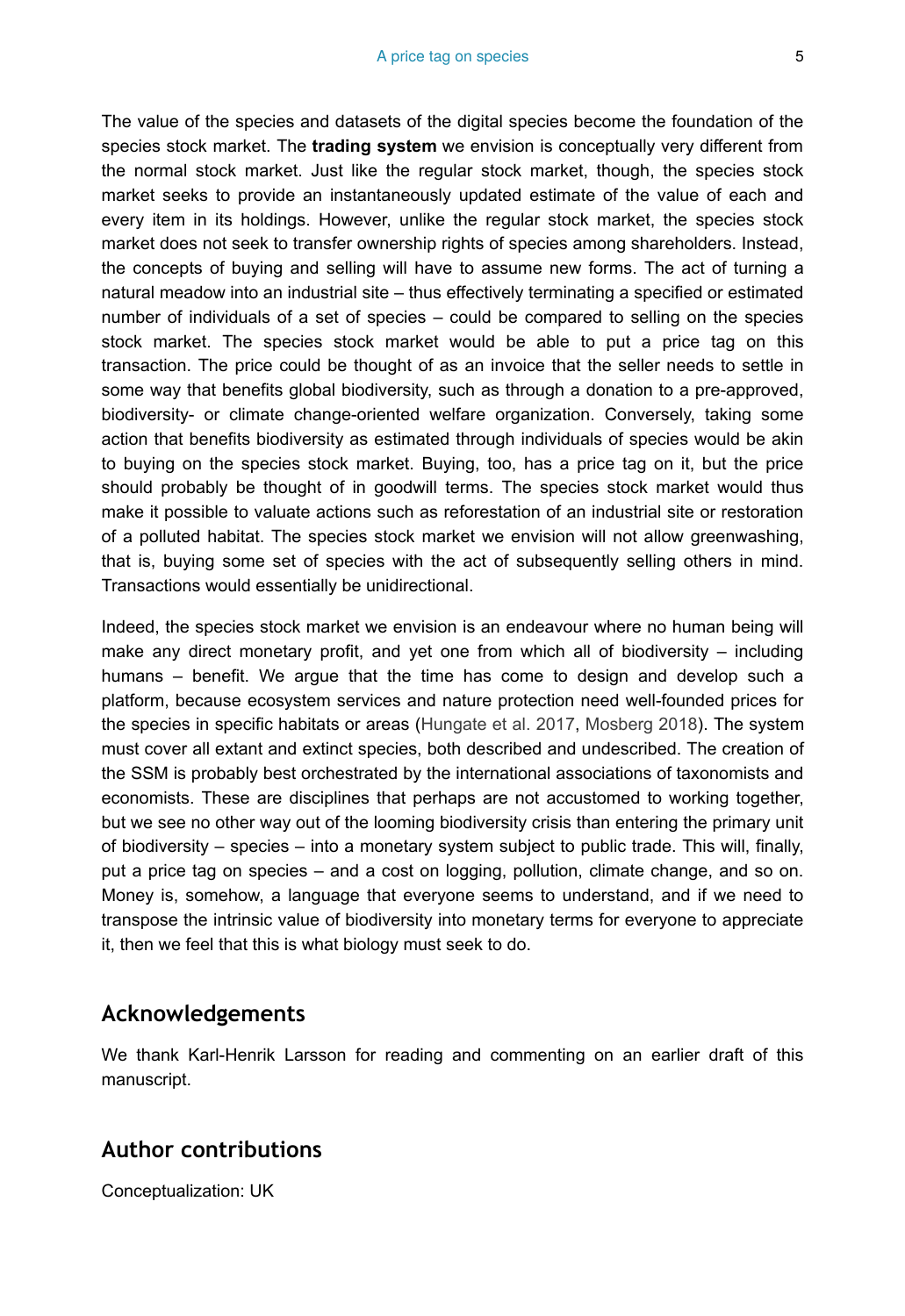Methodology: UK, RHN, AZ, KA

Investigation: UK, RHN, TJ, AZ, KA

Visualization: UK, AZ, KA

Funding acquisition: UK, RHN

Writing – original draft: UK

Writing – review & editing: RHN, TJ, KA

### **References**

- <span id="page-5-3"></span>• Arita M, Karsch-Mizrachi I, Cochrane G (2021) The international nucleotide sequence database collaboration. *Nucleic Acids Research* 49 (D1): D121‑D124. [In English]. <https://doi.org/10.1093/nar/gkaa967>
- <span id="page-5-0"></span>• Chapman AD (2009) Numbers of Living Species in Australia and the World. Australian Government, Department of the Environment, Water, Heritage and the Arts. URL: [https://www.awe.gov.au/sites/default/files/env/pages/2ee3f4a1](https://www.awe.gov.au/sites/default/files/env/pages/2ee3f4a1-f130-465b-9c7a-79373680a067/files/nlsaw-2nd-complete.pdf) [f130-465b-9c7a-79373680a067/files/nlsaw-2nd-complete.pdf](https://www.awe.gov.au/sites/default/files/env/pages/2ee3f4a1-f130-465b-9c7a-79373680a067/files/nlsaw-2nd-complete.pdf)
- <span id="page-5-2"></span>• Dasgupta P (2021) The Economics of Biodiversity: The Dasgupta Review. London: HM Treasury. URL: [https://assets.publishing.service.gov.uk/government/uploads/system/](https://assets.publishing.service.gov.uk/government/uploads/system/uploads/attachment_data/file/962785/The_Economics_of_Biodiversity_The_Dasgupta_Review_Full_Report.pdf) uploads/attachment\_data/file/962785/The\_Economics\_of\_Biodiversity [The\\_Dasgupta\\_Review\\_Full\\_Report.pdf](https://assets.publishing.service.gov.uk/government/uploads/system/uploads/attachment_data/file/962785/The_Economics_of_Biodiversity_The_Dasgupta_Review_Full_Report.pdf)
- <span id="page-5-1"></span>• de Groot R, Brander L, Solomonides S (2020) Ecosystem Services Valuation Database (ESVD) - Update of global ecosystem service valuation data. Department for Environment, Food and Rural Affairs (Defra, UK). URL: [https://www.es-partnership.org/](https://www.es-partnership.org/wp-content/uploads/2020/08/ESVD_Global-Update-FINAL-Report-June-2020.pdf) [wp-content/uploads/2020/08/ESVD\\_Global-Update-FINAL-Report-June-2020.pdf](https://www.es-partnership.org/wp-content/uploads/2020/08/ESVD_Global-Update-FINAL-Report-June-2020.pdf)
- <span id="page-5-5"></span>• Hibbett D (2016) The invisible dimension of fungal diversity. Science 351 (6278): 1150‑1151. [In English]. <https://doi.org/10.1126/science.aae0380>
- <span id="page-5-7"></span>• Hobern D, Barik S, Christidis L, Garnett S, Kirk P, Orrell T, Pape T, Pyle R, Thiele K, Zachos F, Bánki O (2021) Towards a global list of accepted species VI: The Catalogue of Life checklist. Organisms Diversity & Evolution 21: 677‑690. [In English]. [https://](https://doi.org/10.1007/s13127-021-00516-w) [doi.org/10.1007/s13127-021-00516-w](https://doi.org/10.1007/s13127-021-00516-w)
- <span id="page-5-8"></span>• Hungate B, Barbier E, Ando A, Marks S, Reich P, Gestel Nv, Tilman D, Knops JH, Hooper D, Butterfield B, Cardinale B (2017) The economic value of grassland species for carbon storage. Science Advances 3 (4). [In English]. [https://doi.org/10.1126/sciadv.](https://doi.org/10.1126/sciadv.1601880) [1601880](https://doi.org/10.1126/sciadv.1601880)
- <span id="page-5-4"></span>• Hyde K, Udayanga D, Manamgoda D, Tedersoo L, Larsson E, Abarenkov K, Bertrand Y, Oxelman B, Hartmann M, Kauserud H, Ryberg M, Kristiansson E, Nilsson R (2013) Incorporating molecular data in fungal systematics: a guide for aspiring researchers. Current Research in Environmental and Applied Mycology 3 (1): 1‑32. [In English]. <https://doi.org/10.5943/cream/3/1/1>
- <span id="page-5-6"></span>• Kõljalg U, Tedersoo L, Nilsson RH, Abarenkov K (2016) Digital identifiers for fungal species. Science 352 (6290): 1182‑1183. [In English]. [https://doi.org/10.1126/](https://doi.org/10.1126/science.aaf7115) [science.aaf7115](https://doi.org/10.1126/science.aaf7115)